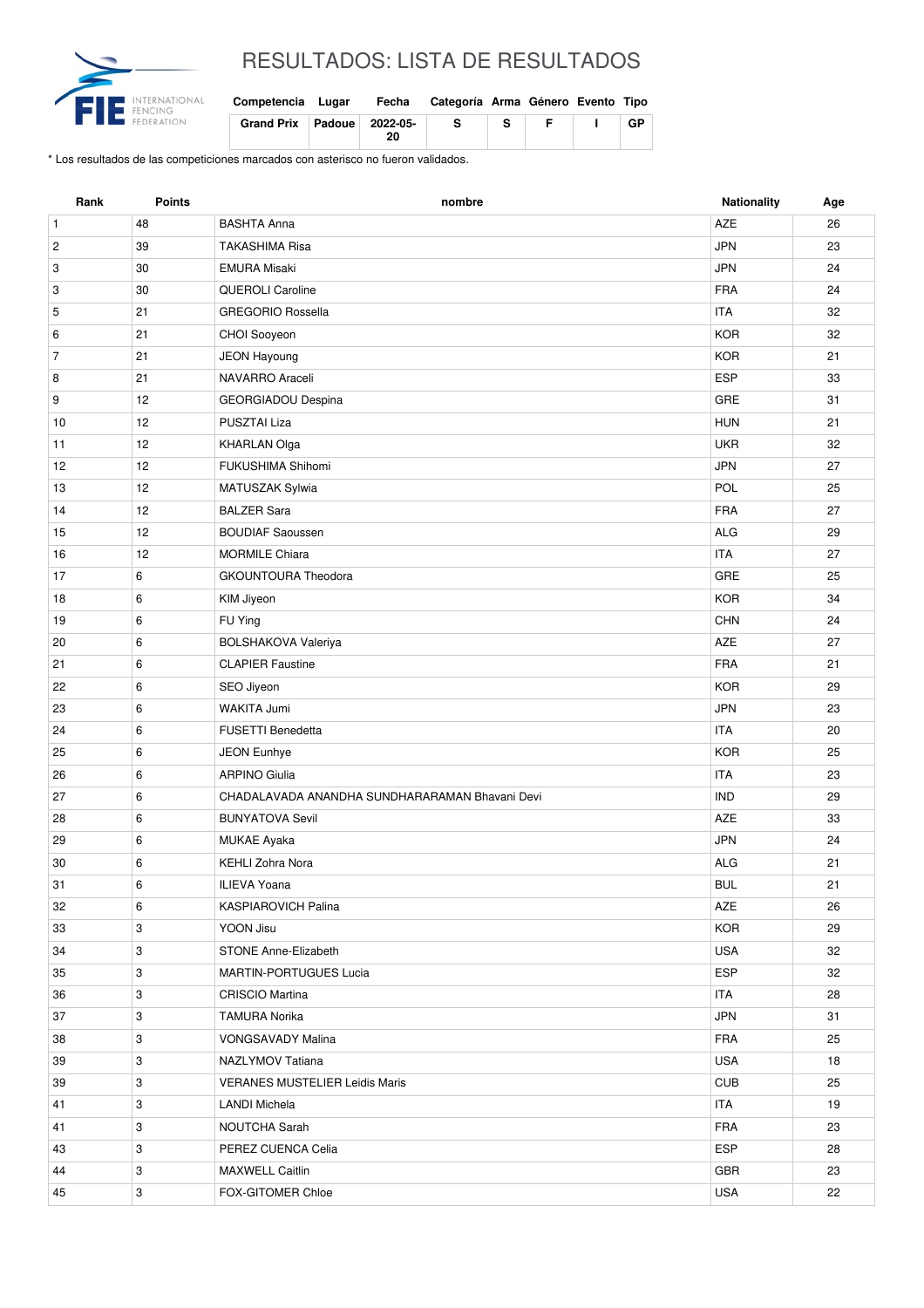| Rank | <b>Points</b> | nombre                   | <b>Nationality</b> | Age |
|------|---------------|--------------------------|--------------------|-----|
| 46   | 3             | <b>GARGANO Rebecca</b>   | <b>ITA</b>         | 26  |
| 46   | 3             | <b>MARTIS Sabina</b>     | ROU                | 22  |
| 48   | 3             | SKARBONKIEWICZ Magda     | <b>USA</b>         | 17  |
| 49   | 3             | <b>VECCHI</b> Irene      | <b>ITA</b>         | 33  |
| 50   | 3             | KIM Jeongmi              | <b>KOR</b>         | 22  |
| 51   | 3             | <b>MATEI Maria</b>       | ROU                | 21  |
| 52   | 3             | <b>EIFLER Larissa</b>    | GER                | 23  |
| 53   | 3             | SARYBAY Aigerim          | KAZ                | 25  |
| 54   | 3             | DI CARLO Alessia         | <b>ITA</b>         | 21  |
| 55   | 3             | ROTILI Claudia           | <b>ITA</b>         | 22  |
| 56   | 3             | <b>KRAVATSKA Olena</b>   | <b>UKR</b>         | 30  |
| 57   | 3             | <b>FONDI Camilla</b>     | <b>ITA</b>         | 28  |
| 58   | 3             | CIARAGLIA Sofia          | <b>ITA</b>         | 27  |
| 59   | 3             | <b>FUNKE Julika</b>      | GER                | 22  |
| 60   | 3             | <b>DOSPAY Karina</b>     | KAZ                | 25  |
| 61   | 3             | VORONINA Olena           | <b>UKR</b>         | 32  |
| 62   | 3             | JIJIEISHVILI Lika        | GEO                | 23  |
| 63   | 3             | <b>JOHNSON Honor</b>     | <b>USA</b>         | 19  |
| 64   | 3             | <b>LINDER Kara</b>       | <b>USA</b>         | 22  |
| 65   | 1,5           | PASSARO Eloisa           | <b>ITA</b>         | 25  |
| 66   | 1,5           | <b>BATTISTON Michela</b> | <b>ITA</b>         | 25  |
| 67   | 1,5           | PAGE Gabriella           | CAN                | 28  |
| 68   | 1,5           | <b>MOUROUX Mathilde</b>  | <b>FRA</b>         | 19  |
| 69   | 1,5           | LIN Kesi                 | CHN                | 21  |
| 70   | 1,5           | <b>KRUEGER Lea</b>       | GER                | 26  |
| 71   | 1,5           | <b>BALDINI Benedetta</b> | <b>ITA</b>         | 29  |
| 72   | 1,5           | BATTAI Sugar Katinka     | <b>HUN</b>         | 19  |
| 72   | 1,5           | <b>GREENBAUM Atara</b>   | <b>USA</b>         | 20  |
| 74   | 1,5           | YANG Hengyu              | <b>CHN</b>         | 26  |
| 75   | 1,5           | KOZACZUK Malgorzata      | POL                | 34  |
| 76   | 1,5           | <b>HERNANDEZ Elena</b>   | <b>ESP</b>         | 23  |
| 77   | 1,5           | RIFKISS Margaux          | <b>FRA</b>         | 26  |
| 78   | 1,5           | CIESLAR Zuzanna          | POL                | 22  |
| 78   | 1,5           | SANO Yui                 | <b>JPN</b>         | 22  |
| 80   | 1,5           | KARIMOVA Sabina          | AZE                | 35  |
| 80   | 1,5           | <b>NEUMANN Sina</b>      | GER                | 18  |
| 82   | 1,5           | <b>FUSETTI Carlotta</b>  | <b>ITA</b>         | 18  |
| 83   | 1,5           | SULLIVAN Siobhan         | <b>USA</b>         | 17  |
| 84   | 1,5           | <b>AIME Amalia</b>       | <b>FRA</b>         | 20  |
| 85   | 1,5           | <b>LEE Alexandra</b>     | <b>USA</b>         | 17  |
| 86   | 1,5           | <b>LUCARINI Lucia</b>    | <b>ITA</b>         | 24  |
| 87   | 1,5           | <b>BAKASTOVA Yuliia</b>  | <b>UKR</b>         | 26  |
| 87   | 1,5           | PREARO Flaminia          | <b>ITA</b>         | 26  |
| 89   | 1,5           | <b>VIALE Mariella</b>    | <b>ITA</b>         | 17  |
| 90   | 1,5           | CARELLA Gaia Pia         | <b>ITA</b>         | 20  |
| 91   | 1,5           | SASAKI Haruna            | <b>JPN</b>         | 26  |
| 92   | 1,5           | <b>VENTURA Maria</b>     | ESP                | 22  |
| 93   | 1,5           | <b>KATONA Renata</b>     | <b>HUN</b>         | 28  |
| 94   | 1,5           | <b>HONG Haeun</b>        | <b>KOR</b>         | 23  |
| 95   | 1,5           | ZHUANG Chenyi            | CHN                | 22  |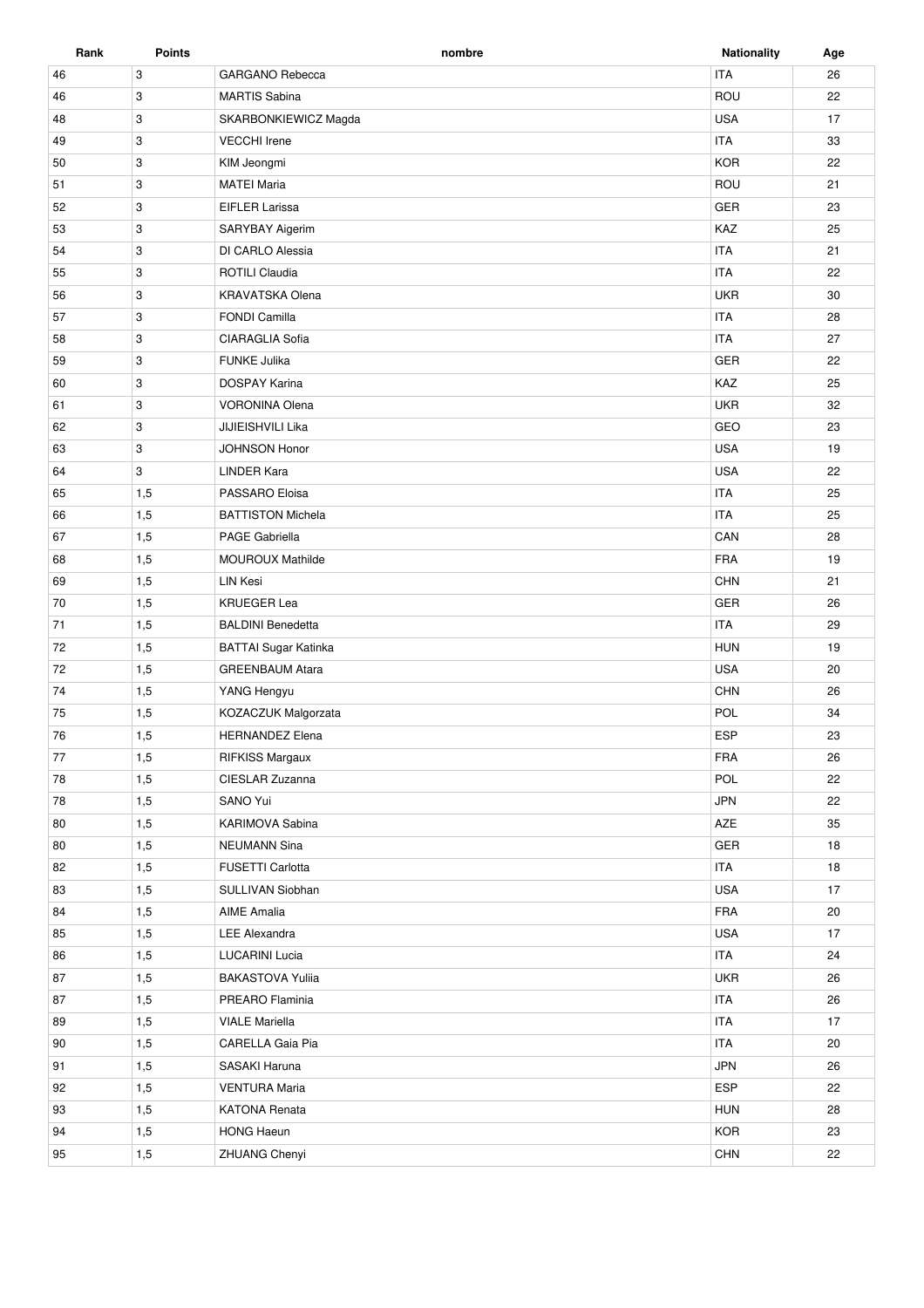| Rank | <b>Points</b> | nombre                       | <b>Nationality</b> | Age |
|------|---------------|------------------------------|--------------------|-----|
| 96   | 1,5           | <b>BALDO Zoe Marie</b>       | CRO                | 21  |
| 97   | 0,75          | LASZLO Luca                  | <b>HUN</b>         | 28  |
| 98   | 0,75          | <b>PONICH Marissa</b>        | CAN                | 35  |
| 99   | 0,75          | OZAKI Seri                   | <b>JPN</b>         | 20  |
| 100  | 0,75          | MA Yingjia                   | <b>CHN</b>         | 24  |
| 101  | 0,75          | STEFANELLO Lucia             | <b>ITA</b>         | 18  |
| 102  | 0,75          | <b>LEMBACH Charlotte</b>     | <b>FRA</b>         | 34  |
| 103  | 0,75          | <b>TOLEDO Julieta</b>        | <b>MEX</b>         | 25  |
| 104  | 0,75          | <b>KIMURA Marino</b>         | <b>JPN</b>         | 29  |
| 105  | 0,75          | <b>SUZANNE Coline</b>        | <b>FRA</b>         | 23  |
| 106  | 0,75          | KIM Ha-Eun                   | <b>KOR</b>         | 28  |
| 107  | 0,75          | CORTEYN Jolien               | <b>BEL</b>         | 21  |
| 108  | 0,75          | <b>JENKINS Ryan</b>          | <b>USA</b>         | 21  |
| 108  | 0,75          | <b>POUPINET Anne</b>         | <b>FRA</b>         | 22  |
| 110  | 0,75          | <b>LUTEA Tania</b>           | ROU                | 21  |
| 111  | 0,75          | PLIEGO Paola                 | <b>UZB</b>         | 28  |
| 112  | 0,75          | <b>BUERKERT Anna-Lena</b>    | GER                | 23  |
| 113  | 0,75          | <b>ANDALORO Diletta</b>      | <b>ITA</b>         | 21  |
| 114  | 0,75          | <b>TARTAKOVSKY Elizabeth</b> | <b>USA</b>         | 22  |
| 115  | 0,75          | PEREZ MAURICE Maria Belen    | ARG                | 37  |
| 116  | 0,75          | <b>IACOB Felicia</b>         | ROU                | 21  |
| 116  | 0,75          | <b>SZUCS Luca</b>            | <b>HUN</b>         | 20  |
| 118  | 0,75          | <b>GETTE Elisabeth</b>       | <b>GER</b>         | 22  |
| 119  | 0,75          | <b>BONDAR Oleksandra</b>     | <b>UKR</b>         | 19  |
| 120  | 0             | KOBAYASHI Kanae              | <b>JPN</b>         | 25  |
| 120  | 0             | PAIZI Marina                 | GRE                | 32  |
| 122  | 0             | KIM Zoe                      | <b>USA</b>         | 18  |
| 122  | 0             | <b>MARCINIAK Agata</b>       | POL                | 23  |
| 124  | 0             | <b>MPENOU Klairi</b>         | GRE                | 26  |
| 125  | 0             | <b>GUO Yigi</b>              | CHN                | 25  |
| 125  | $\mathbf 0$   | <b>SPICA Manuela</b>         | <b>ITA</b>         | 18  |
| 127  | 0             | <b>BRIND'AMOUR Pamela</b>    | CAN                | 29  |
| 128  | 0             | THURGOOD Madison             | CAN                | 24  |
| 129  | 0             | <b>CORTEYN Saartje</b>       | <b>BEL</b>         | 22  |
| 130  | 0             | <b>CHART Maria</b>           | GBR                | 24  |
| 131  | 0             | PAGANO FUSCO Chiara          | <b>ITA</b>         | 23  |
| 132  | 0             | CHITU Mihaela                | ROU                | 20  |
| 133  | 0             | <b>HERBON Felice</b>         | GER                | 18  |
| 134  | 0             | <b>GIRARDIN Cyrielle</b>     | FRA                | 19  |
| 135  | 0             | PAPAI Viktoria Zoe           | <b>HUN</b>         | 18  |
| 136  | 0             | USNATDINOVA Aysuliu          | <b>UZB</b>         | 22  |
| 137  | 0             | CHOI Sebin                   | <b>KOR</b>         | 22  |
| 138  | 0             | <b>GALLARDO</b> Itziar       | <b>ESP</b>         | 22  |
| 139  | 0             | HARTMANN Kora Jasmin         | GER                | 18  |
| 140  | 0             | <b>HOLOVKINA Sofia</b>       | <b>UKR</b>         | 17  |
| 141  | 0             | <b>BRAY Jenna</b>            | GBR                | 23  |
| 142  | 0             | <b>WEBER Christine</b>       | GER                | 19  |
| 143  | 0             | <b>DERKUM Liska</b>          | GER                | 24  |
| 144  | 0             | <b>IACOB</b> Emma            | ROU                | 20  |
| 145  | 0             | PROCHENKO Valeriia           | <b>UKR</b>         | 21  |
|      |               |                              |                    |     |